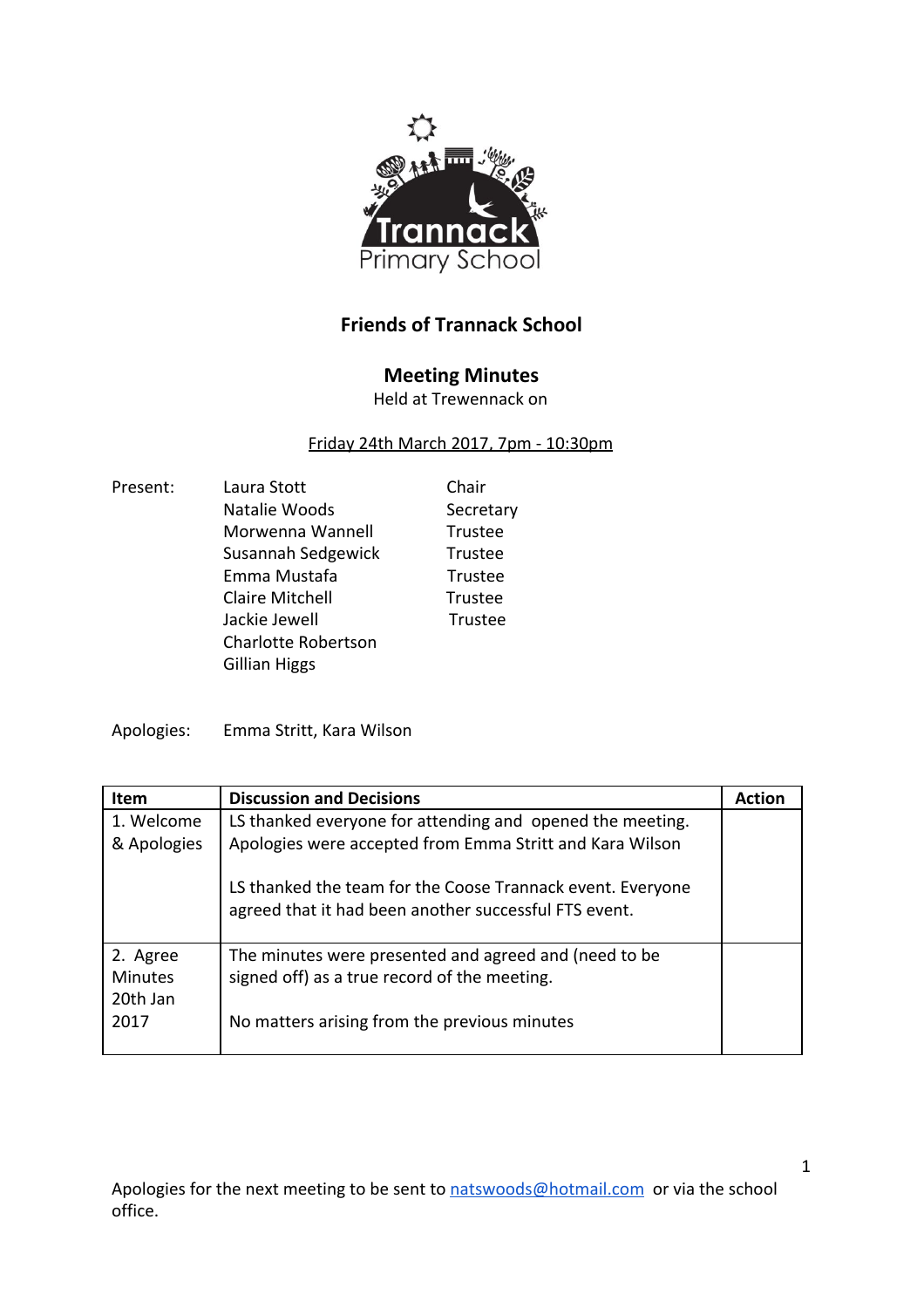| 3. Level 2      | LS happy to do the course.                                                                                                         |  |
|-----------------|------------------------------------------------------------------------------------------------------------------------------------|--|
| hygiene         | MW has level 3                                                                                                                     |  |
|                 | GH has done it                                                                                                                     |  |
|                 | EM also happy to do the course                                                                                                     |  |
|                 |                                                                                                                                    |  |
| 4. Coose        | Coose Trannack raised £2100.                                                                                                       |  |
| <b>Trannack</b> | Matched funding due in around 8 weeks.                                                                                             |  |
|                 | Everyone agreed it was great to have so many new parent                                                                            |  |
|                 | volunteers.                                                                                                                        |  |
|                 | Feedback from the visitors/schools was very positive for the<br>day.                                                               |  |
|                 |                                                                                                                                    |  |
|                 | Bigger marquee needed next year and a possible covered area<br>for visitors. (maybe £500/£600)                                     |  |
|                 |                                                                                                                                    |  |
|                 | Must get the key to the gate for next year in order to set up<br>early. Possible use of a bigger tent or horse box for the results |  |
|                 | team.                                                                                                                              |  |
|                 | Fence pins are needed (£1 per piece)                                                                                               |  |
|                 | Marshalling area flags.                                                                                                            |  |
|                 | Rope.                                                                                                                              |  |
|                 | 'Team Trannack' sign.                                                                                                              |  |
|                 | Matting for the fields used for car parking.                                                                                       |  |
|                 | Donation buckets were suggested to help raise more funds.                                                                          |  |
|                 | Always need to attract more parents to help.                                                                                       |  |
|                 | Team Trannack to stay indoors for longer next year and                                                                             |  |
|                 | possibly split groups.                                                                                                             |  |
|                 | Suggested that the children bring a packed lunch to eat.                                                                           |  |
|                 | Possibility of the Woodland Trust putting a gate straight into                                                                     |  |
|                 | Trannack School - direct access.                                                                                                   |  |
| 5               | VOTE: all greed to retrospective funding.                                                                                          |  |
| Retrospectiv    |                                                                                                                                    |  |
| e funding       | It was agreed that money cannot be requested after items have<br>already been purchased.                                           |  |
|                 |                                                                                                                                    |  |
|                 | Requests must be in writing and a vote from the trustees is                                                                        |  |
|                 | needed.                                                                                                                            |  |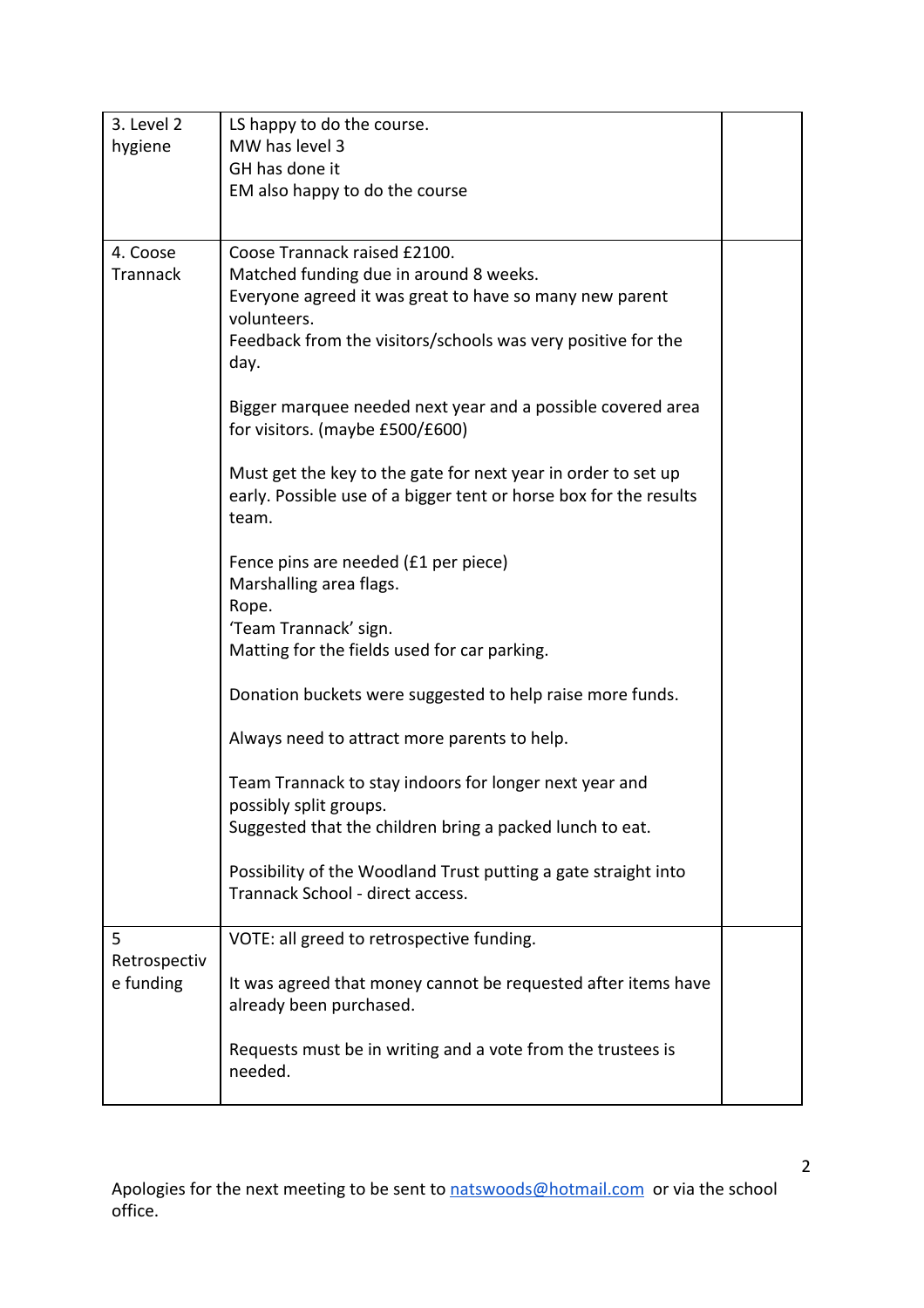| 6. Thank you                                                      | Send cards to all the sponsors of Coose Trannack.                                                                                                                                                                                                                                                                                                                                                                                                                                                                                        |                 |
|-------------------------------------------------------------------|------------------------------------------------------------------------------------------------------------------------------------------------------------------------------------------------------------------------------------------------------------------------------------------------------------------------------------------------------------------------------------------------------------------------------------------------------------------------------------------------------------------------------------------|-----------------|
| cards                                                             | Need to be printed out so that the school has a stock of cards.                                                                                                                                                                                                                                                                                                                                                                                                                                                                          |                 |
| 7. Agreed<br>funding for<br>trips                                 | FTS to transfer the school trips money.<br>If money isn't used for a trip then it was agreed that it can be<br>rolled over into the next term for another trip.<br>Money was to go back to FTS at the end of the year of not<br>spent.<br>CM asked if it was ok to use the money to pay for someone to<br>come to the school if it was enrichment for the children. It was<br>agreed that this was ok and the the class teacher knew what<br>fitted in best with the topic/curriculum.<br>£450 per year for 3 trips was agreed.          |                 |
| 8. Agreed<br>funds to be<br>transferred<br>for the<br>school year | Christmas. £1 per child for present. Christmas crafts?<br>Easter. Easter hunt funded by the competition this year.<br>Prizes kindly donated by Nigel Thurley Automotive.<br>Camp Week - £250<br>School trips<br>$\blacksquare$<br>It was agreed that World book day would just be the<br>book token for every child.<br>Receipts must be kept and presented to AGM.                                                                                                                                                                      | IJ<br><b>MW</b> |
| 9. Class<br>budget                                                | A small class budget was discussed.<br>CM highlighted the need for items throughout the year to<br>enhance the children's learning.<br>£50 per class for the year was agreed (£25 for the remaining<br>part of this school year)<br>It was discussed that staff and trustees should do their best to<br>try and get items for free through parents and business that<br>they know. Always good to ask!<br>Also worth asking parents of the school for their help and<br>expertise.<br>Free labour? - speak to Culdrose/Sky/Tesco/Cadets? |                 |

Apologies for the next meeting to be sent to **natswoods@hotmail.com** or via the school office.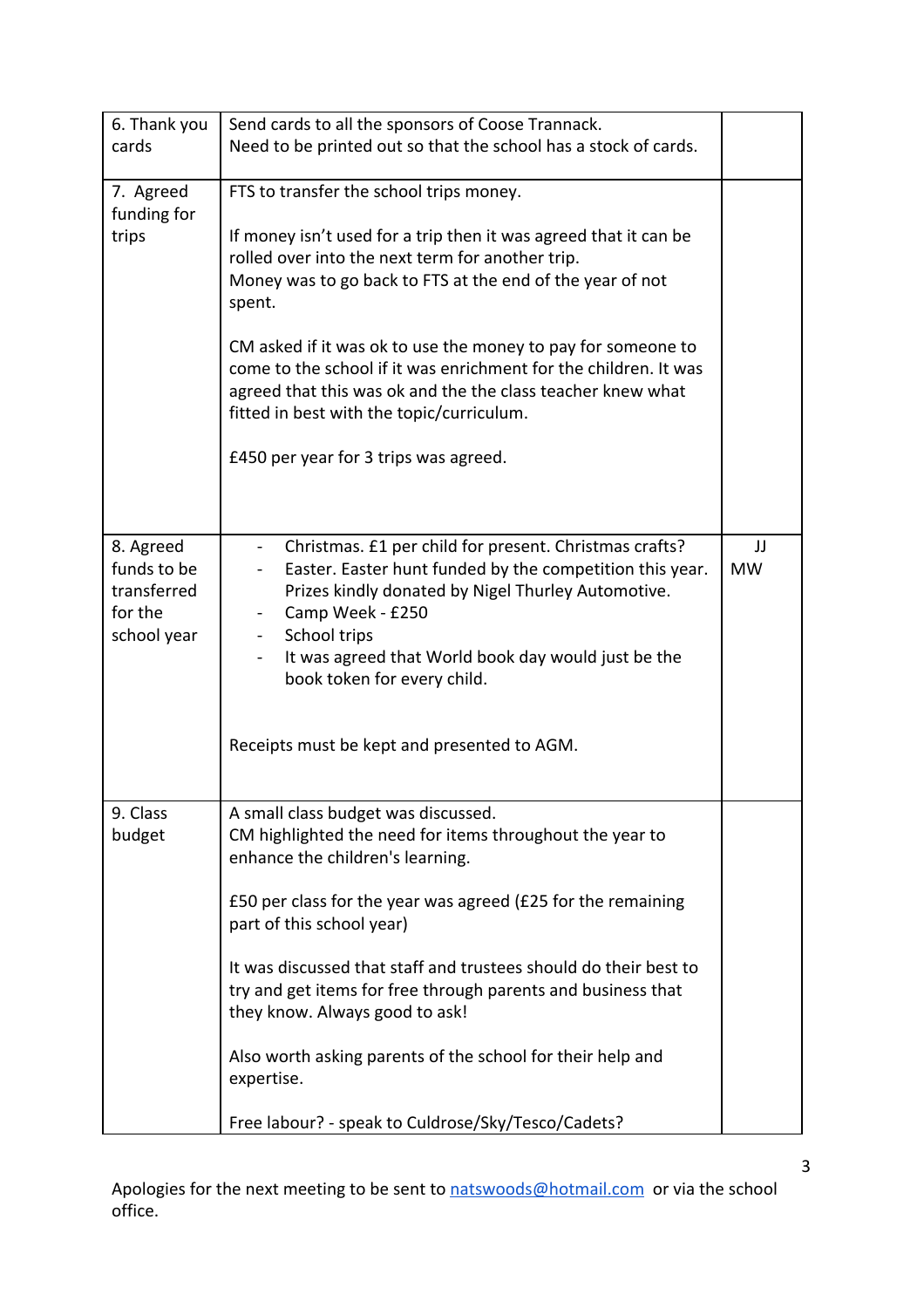| 10. FTS<br>Storage               | It was discussed and agreed that the FTS perhaps split the<br>bigger shed (used for huff and puff and PE equipment).<br>It was suggested that a partition wall and separate lock to keep<br>all Coose Trannack items etc safe.<br>More shelving would also be needed.                                                                                                | <b>LS</b><br>IJ                           |
|----------------------------------|----------------------------------------------------------------------------------------------------------------------------------------------------------------------------------------------------------------------------------------------------------------------------------------------------------------------------------------------------------------------|-------------------------------------------|
| 11. Easy<br>Fundraising          | LS introduced all to the app Easy Fundraising. This was<br>originally suggested by EM.<br>All trustees encouraged to get the app on their phone and to<br>use the app every time they shop in order to help raise money<br>for the school.<br>Need to get all staff on board.<br>Also need to get parents to sign up - newsletter?<br>Video demo? llink on FTS page? | EM<br><b>NW</b><br><b>LS</b>              |
| 12. Tesco<br><b>Funding</b>      | Suggestions were made for ideas for Tesco Funding.<br>It was agreed that the school should push the outdoor area.<br>This is a real selling point - outdoor/woodland school.<br>Ideas included:<br>Outdoor learning space/classroom.<br>Astroturf/ floodlit football pitch.<br>Extended carpark                                                                      |                                           |
| 13. Wish List                    | LS presented the wish list.<br>There were many items on the list from all staff.<br>It was agreed that NW was to type up the list and share with<br>parents. can they help us to get discounts/ freebies?<br>Possibility of contacting bigger companies to help with the wish<br>list?<br>No decisions have been made yet about the list.                            | <b>NW</b>                                 |
| 14.<br>Porthleven<br>Summer Fair | LS explained that Porthleven school has agreed for Trannack to<br>have a stand at the fair for free. This will be June 17th<br>(saturday)<br>NW, CM, CR and LS have agreed to man the stall.<br>A decision needs to be made about what to sell on the stand:<br>-Sweet jars<br>-Tombola<br>-Bottles of wine?                                                         | <b>NW</b><br><b>CM</b><br><b>CR</b><br>LS |
| 15. School<br>Library            | The school have decided to go with option 3 and stick with the<br>council library service.                                                                                                                                                                                                                                                                           |                                           |